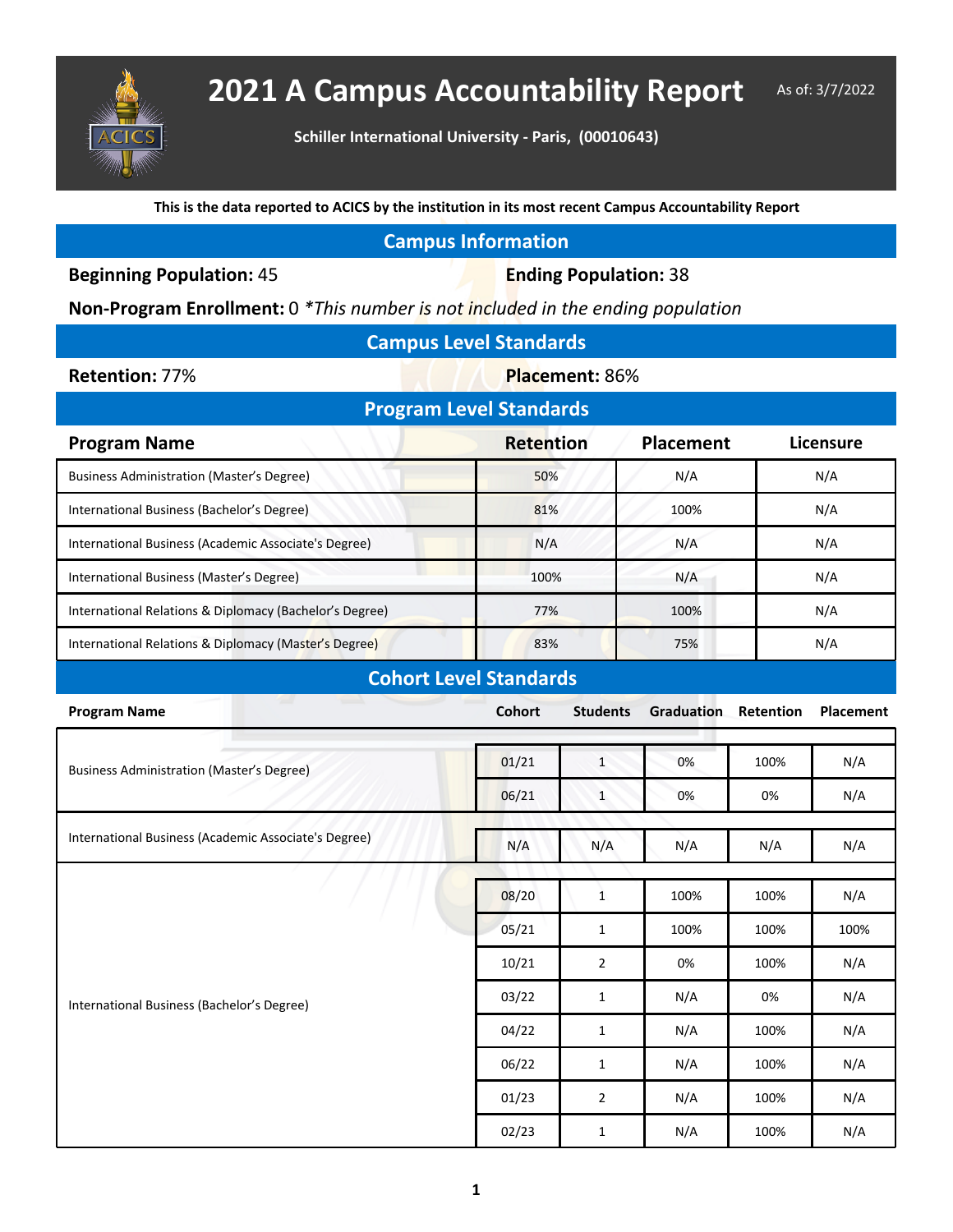| <b>Cohort Level Standards</b>                           |        |                 |            |           |           |  |
|---------------------------------------------------------|--------|-----------------|------------|-----------|-----------|--|
| <b>Program Name</b>                                     | Cohort | <b>Students</b> | Graduation | Retention | Placement |  |
|                                                         | 03/23  | $\overline{4}$  | N/A        | 100%      | N/A       |  |
|                                                         | 04/23  | $\mathbf{1}$    | N/A        | 100%      | N/A       |  |
|                                                         | 05/23  | $\overline{2}$  | N/A        | 50%       | N/A       |  |
|                                                         | 06/23  | $\mathbf 1$     | N/A        | $0\%$     | N/A       |  |
| International Business (Bachelor's Degree)              | 07/23  | $\mathbf 2$     | N/A        | 50%       | N/A       |  |
|                                                         | 09/23  | $\mathbf 2$     | N/A        | 50%       | N/A       |  |
|                                                         | 10/23  | $\mathbf{1}$    | N/A        | 100%      | N/A       |  |
|                                                         | 01/24  | $\mathbf 1$     | N/A        | 100%      | N/A       |  |
|                                                         | 02/24  | $\mathbf 1$     | N/A        | 100%      | N/A       |  |
|                                                         | 04/24  | $\mathbf 1$     | N/A        | 100%      | N/A       |  |
|                                                         | 09/24  | $\mathbf{1}$    | N/A        | 100%      | N/A       |  |
| International Business (Master's Degree)                |        |                 |            |           |           |  |
|                                                         | 10/21  | $\mathbf 1$     | 0%         | 100%      | N/A       |  |
|                                                         | 01/21  | $\,1\,$         | 100%       | 100%      | 100%      |  |
|                                                         | 02/21  | $\,1\,$         | $0\%$      | $0\%$     | N/A       |  |
|                                                         | 04/21  | $\overline{2}$  | 100%       | 100%      | 100%      |  |
|                                                         | 05/21  | $\overline{2}$  | 100%       | 100%      | N/A       |  |
|                                                         | 09/21  | $\mathbf 1$     | $0\%$      | 100%      | N/A       |  |
|                                                         | 11/21  | $\mathbf{3}$    | 0%         | 67%       | N/A       |  |
|                                                         | 01/22  | $1\,$           | N/A        | 100%      | N/A       |  |
|                                                         | 04/22  | $\mathbf{1}$    | N/A        | 100%      | N/A       |  |
| International Relations & Diplomacy (Bachelor's Degree) | 05/22  | $\overline{2}$  | N/A        | 100%      | N/A       |  |
|                                                         | 07/22  | $\mathbf{1}$    | N/A        | 100%      | N/A       |  |
|                                                         | 08/22  | $\overline{2}$  | N/A        | $0\%$     | N/A       |  |
|                                                         | 09/22  | $\mathbf{1}$    | N/A        | 100%      | N/A       |  |
|                                                         | 03/23  | $\mathbf{1}$    | N/A        | 100%      | N/A       |  |
|                                                         | 05/23  | $\overline{2}$  | N/A        | 100%      | N/A       |  |
|                                                         | 06/23  | $\mathbf{1}$    | N/A        | 100%      | N/A       |  |
|                                                         | 10/23  | $\overline{2}$  | N/A        | $0\%$     | N/A       |  |
|                                                         | 12/23  | $\mathbf{1}$    | N/A        | 100%      | N/A       |  |
|                                                         | 01/24  | $\mathbf{2}$    | N/A        | 100%      | N/A       |  |